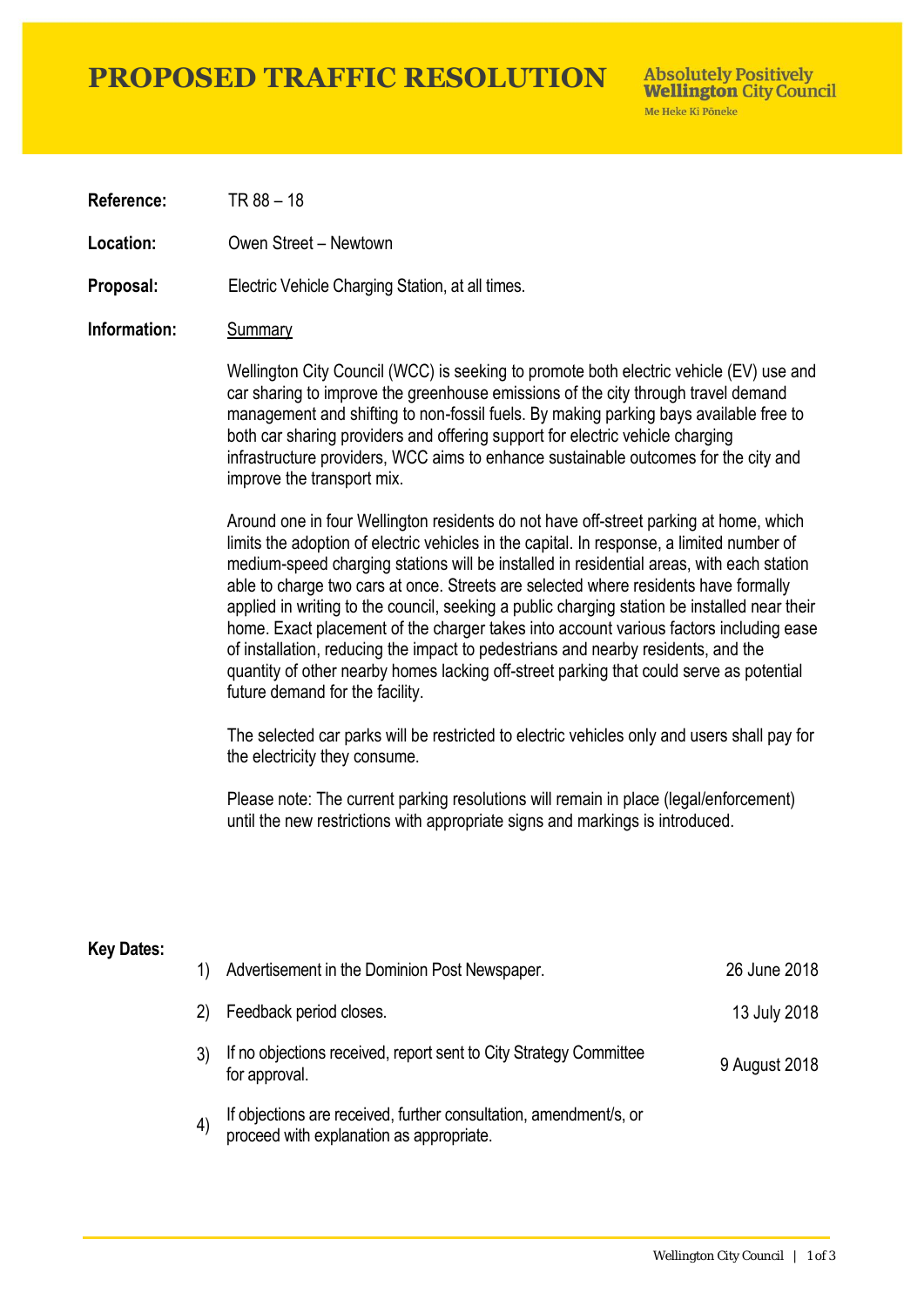# **PROPOSED TRAFFIC RESOLUTION**

## **Legal Description:**

*Add to Schedule B (Class Restricted) of the Traffic Restrictions Schedule* 

| <b>Column One</b>  | <b>Column Two</b>                                                                | <b>Column Three</b>                                                                                                                                                                                                                                                |
|--------------------|----------------------------------------------------------------------------------|--------------------------------------------------------------------------------------------------------------------------------------------------------------------------------------------------------------------------------------------------------------------|
| <b>Owen Street</b> | Parking place in the form<br>of electric vehicles only<br>parking, at all times. | East side, commencing 99.2 metres<br>north of its intersection with Regent<br><b>Street (Grid coordinates)</b><br>X= 1,749,419.900 m<br>$Y = 5,424,695.340 \text{ m}$ and extending<br>in a northerly direction following the<br>eastern kerbline for 12.0 metres. |

**Date:** 20/06/18

**Prepared By:** Charles Kingsford **(Principal Traffic Engineer, T/L) Approved By:** Steve Spence **(Chief Advisor, Transport & Infrastructure)**

## **WCC Contact:**

#### Sigurd Magnusson **Sustainability Advisor**

Wellington City Council 101 Wakefield Street / PO Box 2199, Wellington Phone: +64 4 803 8697 Email: electricvehicles@wcc.govt.nz